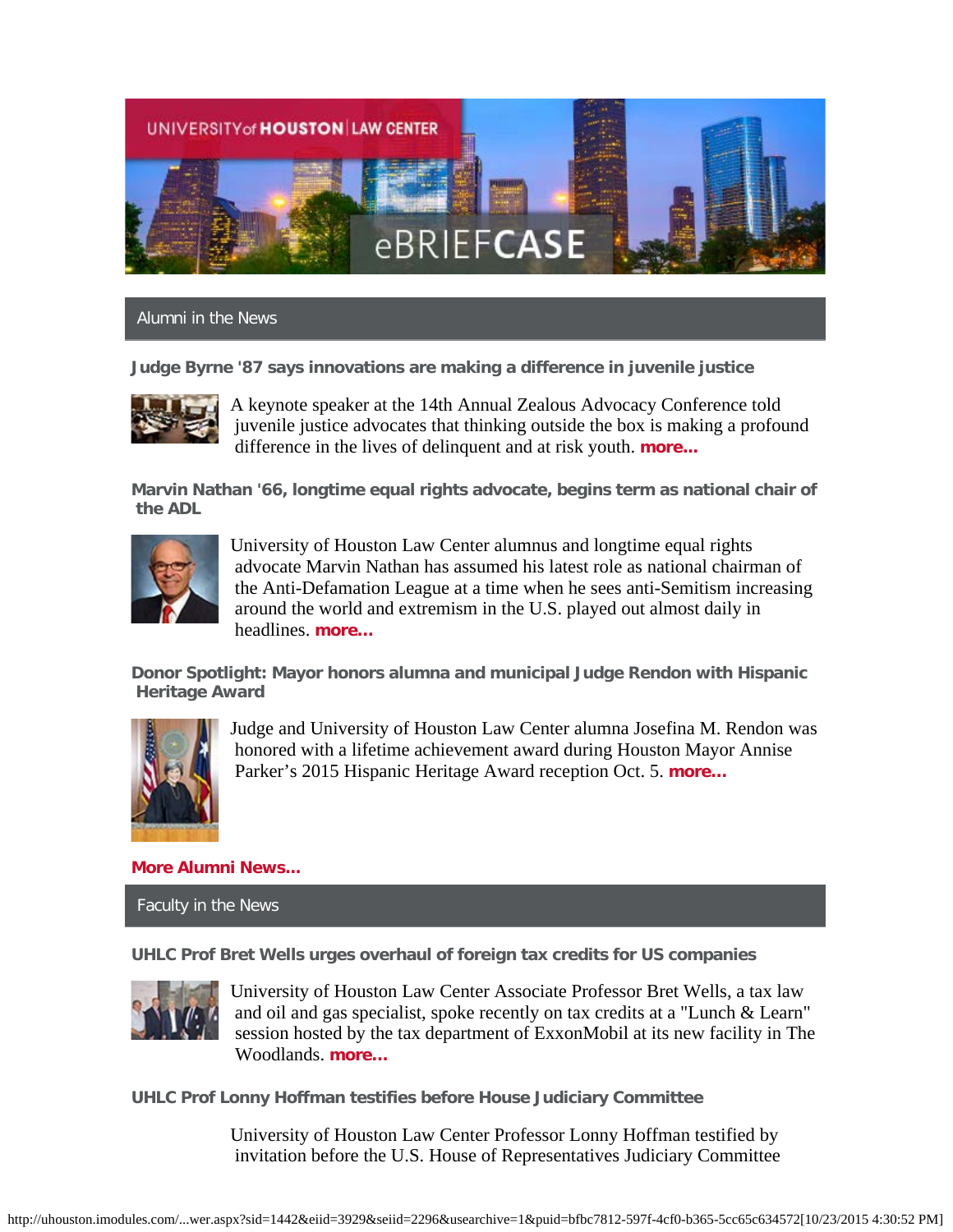

 regarding a new bill called the Fraudulent Joinder Prevention Act of 2015. **[more…](http://www.law.uh.edu/news/fall2015/0930Hoffman.asp)**

## **[More Faculty News...](http://www.law.uh.edu/news/uhlc-in-the-news.asp)**

# News & Events

**UHLC earns top grades in National Jurist 'Best Value' and 'Big Law' survey**



The University of Houston Law Center scored an A- and has been named one of the Best Value law schools in the nation based on rankings compiled by the National Jurist magazine. **[more...](http://www.law.uh.edu/news/fall2015/1007National.asp)**

**UH President says new building for UHLC is "on the drawing board"**



UH President and Systems Chancellor Renu Khator noted in her annual fall address that a new facility for the Law Center is "badly needed." **[more…](http://www.law.uh.edu/news/fall2015/1015khator.asp)**

**UHLC mock trial team wins national competition**



The University of Houston Law Center mock trial team argued its way to victory over 15 of the country's best teams to claim the championship in the National Trial Advocacy Competition. **[more…](http://www.law.uh.edu/news/fall2015/1012MockTrial.asp)**

**[More UHLC News...](http://www.law.uh.edu/news/homepage.asp)**

**The Environment, Energy, & Natural Resources Center is co-sponsoring Second Houston Annual Conference Oil and Gas Investment Arbitration 2015 40 Years of the Lex Petrolea**



 Friday, October 30, 2015 Hotel Four Seasons, Houston. Registration contact: **[efiala@uh.edu](mailto:efiala@uh.edu)**.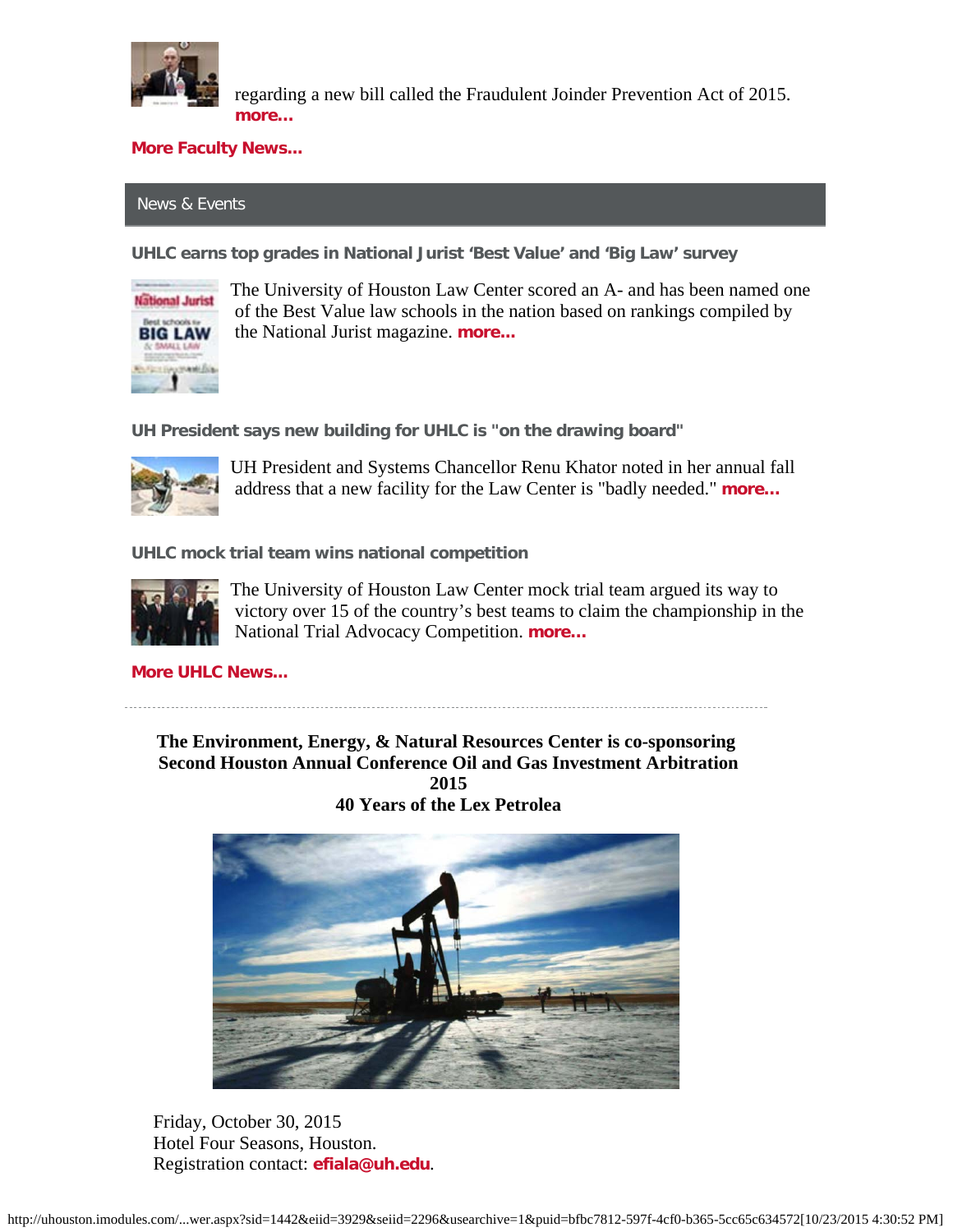Further information: **[jcardena@central.uh.edu](mailto:jcardena@central.uh.edu)** Conference Website: **<https://lnkd.in/eh2E3np>** . Texas CLE Available - 3 Credit hours **[Click here for more information](http://www.law.uh.edu/eenrcenter/oil-and-gas.asp)**

## **UHLC 20th Annual Frankel Lecture**

 "The War Powers and Humanitarian Intervention" Presented by Harold Hongju Koh, the Sterling Professor of International Law at Yale Law School

The 20th Annual Frankel Lecture is sponsored by the Houston Law Review of the University of Houston Law Center. Koh will address three cases that brought tensions between U.S. and international law back into the public spotlight: the 1999 NATO intervention in Kosovo, the 2010 NATO intervention in Libya, and the recent debate over whether to use force in Syria, and other questions raised by the Responsibility to Protect (R2P) movement in the 21st Century.

The free lecture will be 8:30 to 11 a.m., Friday, Nov. 6, at the Hilton University of Houston, 4800 Calhoun Road, on the UH campus. Two hours of MCLE credit will be awarded to attendees.

For more information, visit HoustonLawReview.org; register by email, **[symposium@HoustonLawReview.org](mailto:symposium@HoustonLawReview.org)**.

### **Contact Us**

- UH Law Center Home: **[law.uh.edu](http://www.law.uh.edu/)**
- **•** Have some news? **[Send it to us!](http://www.law.uh.edu/news/for-the-media.asp)**
- To subscribe to eBriefcase **[click here](https://www.law.uh.edu/alumni/sign-up-ebriefcase.asp)**.
- To donate to the Law Center **[click](https://giving.uh.edu/law/)  [here](https://giving.uh.edu/law/)**.

Carrie Criado Executive Director of Communications and Marketing 713-743-2184 cacriado@central.uh.edu

John Kling Communications Manager 713-743-8298 jtkling@central.uh.edu